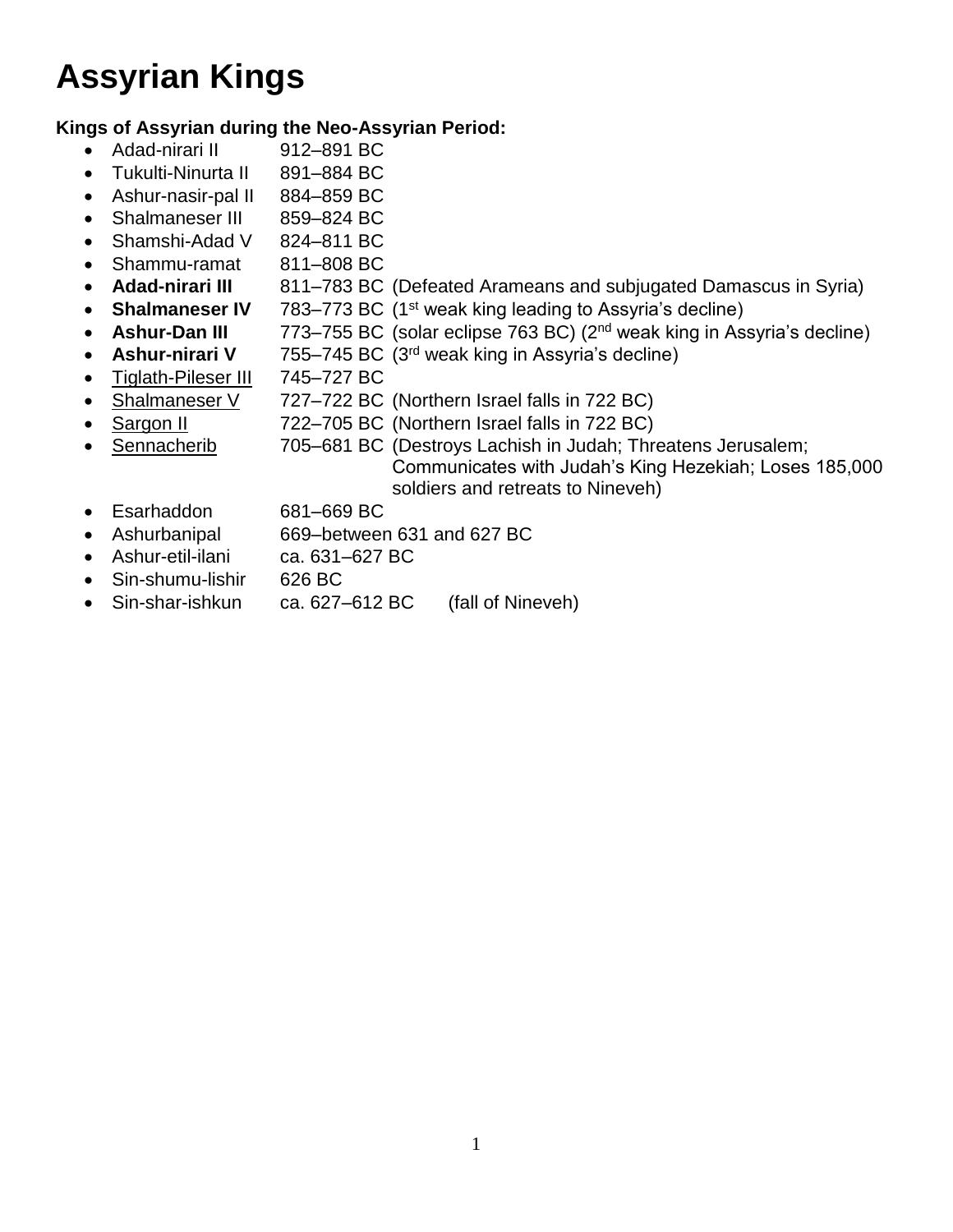## **List of Assyrian Kings**

**Assur-nasipal II (885-860 B.C.)** A cruel warrior king, he made Assyria into the fiercest fighting machine of ancient world.



**Shalmaneser III (860-825 B.C.)** he was the first Assyrian king to come into conflict with Israel. King Ahab fought against him, and King Jehu paid him tribute.



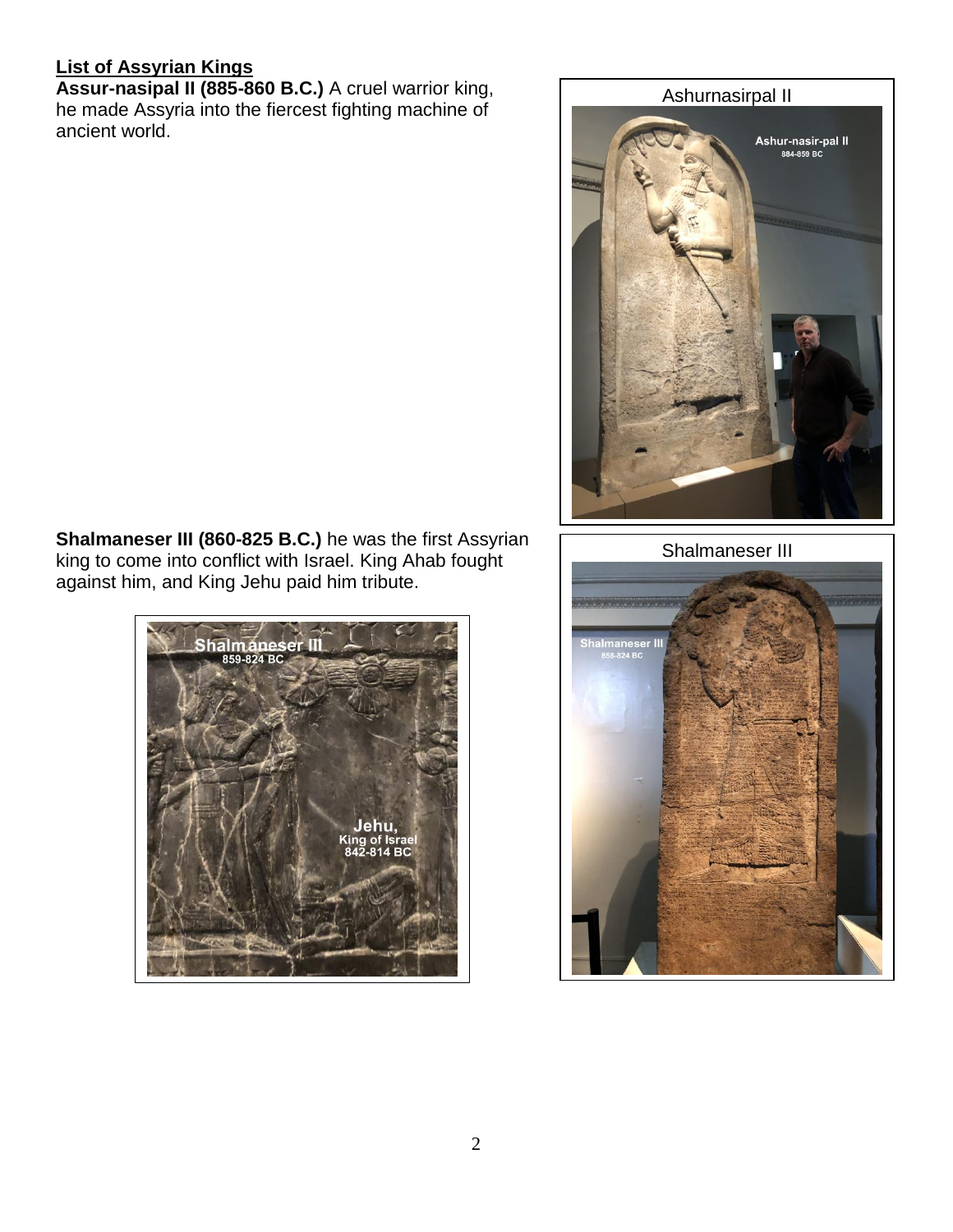## **Adad-nirari III (808-783 B.C.)** Assyria in decline



**Shalmaneser III (783-771 B.C.)** Assyria in decline **Assur-dayan (771-753 B.C.)** Assyria in decline **Assur-lush (753-747 B.C.)** Assyria in decline **Tiglath-pileser III (Pul) (747-727 B.C.)** He carried the Northern Kingdom of Israel into captivity. **Shalmaneser IV (727-722 B.C.)** He besieged Samaria and died during the siege.